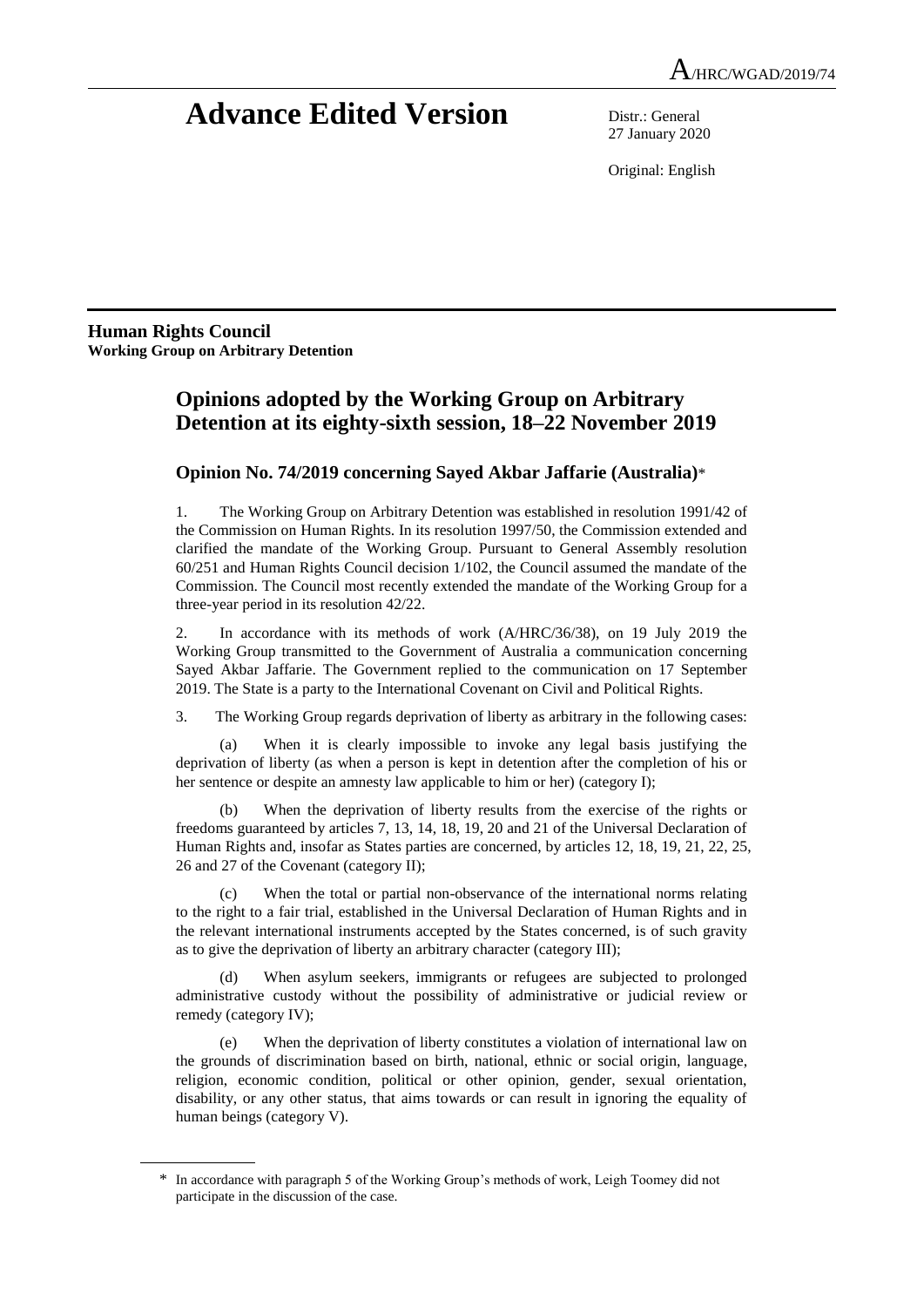#### **Submissions**

#### *Communication from the source*

4. Sayed Akbar Jaffarie, born in 1987, is a national of Afghanistan who legally entered Australia on 15 November 2008 on a spousal visa sponsored by his wife. The source notes that the granting of such a visa required Mr. Jaffarie to pass identity, health and security checks.

5. According to the source, on 17 June 2013 the Australian Security Intelligence Organisation issued Mr. Jaffarie with an adverse security assessment, having found him to be directly or indirectly a risk to security within the meaning of section 4 of the Australian Security Intelligence Organisation Act 1979.

6. The source adds that the adverse security assessment was based on allegations that Mr. Jaffarie had been involved in smuggling people to Australia and was a key Australiabased member of the maritime people smuggling syndicate linked to Sayed Abbas based in Indonesia. Under division 73.1 of the Australian Criminal Code Act 1995, people smuggling is a criminal offence punishable by up to 20 years' imprisonment.

7. The source notes that the Australian Federal Police, the authority responsible for laying criminal charges, had stated in a report that it had insufficient evidence to charge Mr. Jaffarie with people smuggling. As such, Mr. Jaffarie has not been charged with any criminal offence.

8. On 19 June 2013, as a result of the adverse security assessment, Mr. Jaffarie's spousal visa was cancelled by the Department of Home Affairs under section 116 of the Migration Act 1958. Consequently, Mr. Jaffarie became an unlawful non-citizen (sect. 14) and liable for immediate detention (sect. 189 (1)).

9. The source specifies that section 189 of the Migration Act provides that a person known or reasonably suspected of being an unlawful non-citizen must be detained. As Mr. Jaffarie's visa was cancelled, he became an unlawful non-citizen. Under section 196 (1) of the Act, unlawful non-citizens must be detained until they are removed from Australia or granted a visa.

10. According to the source, the Department of Home Affairs issued an arrest warrant and, on 19 June 2013, Mr. Jaffarie was arrested in Sydney. The source assumes that the authorities showed an arrest warrant at that time but also notes that no copy of such a warrant has been made available.

11. According to the source, Mr. Jaffarie was initially held at Villawood Immigration Detention Centre, New South Wales. In June 2018, Mr. Jaffarie was transferred to Yongah Hill Immigration Detention Centre, Western Australia. For a short period of time in September 2018, Mr. Jaffarie was detained on Christmas Island, due to damage to Yongah Hill Immigration Detention Centre.

12. The source submits that on 1 May 2015, while in detention, Mr. Jaffarie applied for a permanent protection visa. It also submits that the detention of Mr. Jaffarie since 1 May 2015 is the result of Mr. Jaffarie seeking protection in Australia. However, the adverse security assessment issued by the Australian Security Intelligence Organisation meant that Mr. Jaffarie did not meet the character requirements for the granting of such a visa. Mr. Jaffarie did not seek the reinstatement of his spousal visa. He has exhausted all domestic remedies to secure his release into the Australian community.

13. According to the source, Mr. Jaffarie has suffered physical and psychological damage as a result of his detention.

14. The source, in arguing that the arrest and detention of Mr. Jaffarie is arbitrary, draws attention to the legal basis for the deprivation of his liberty. As such, it specifies that sections 189 (1), 196 (1) and 196 (3) of the Migration Act provide that unlawful noncitizens must be detained and kept in detention until they leave Australia or are granted a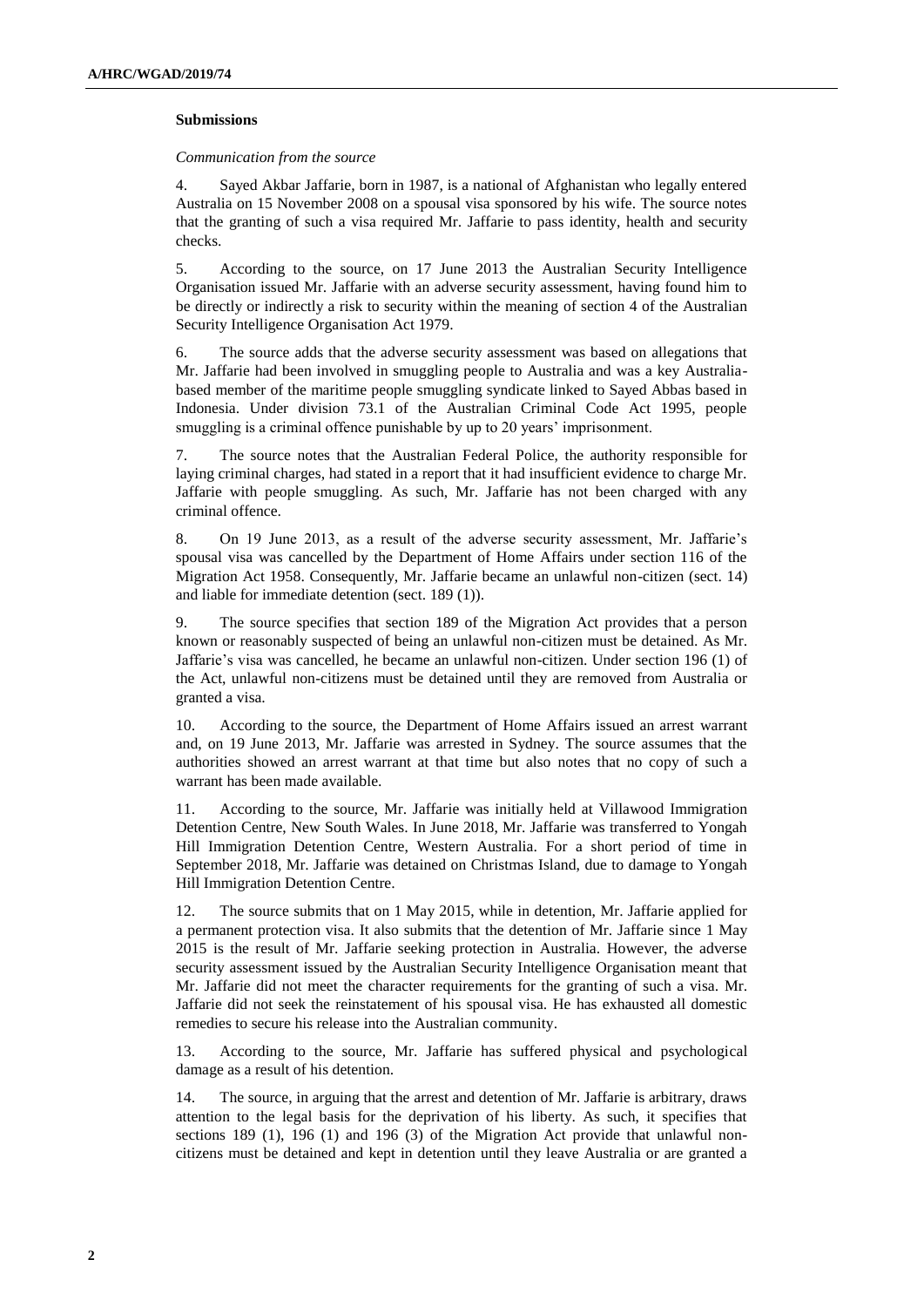visa. Section 196 (3) expressly prohibits a court from releasing a detained unlawful noncitizen. The High Court of Australia, in *Al-Kateb v. Godwin*, has upheld that the mandatory detention of non-citizens is constitutionally permissible.<sup>1</sup> The source argues that the effect of that decision is that non-citizens have no means of challenging detention decisions, and recalls that the Human Rights Committee has noted that there is no effective remedy for people subject to mandatory detention in Australia.<sup>2</sup>

15. The source further argues that, since 1 May 2015, Mr. Jaffarie has been deprived of his liberty as a result of the exercise of his rights guaranteed by article 14 of the Universal Declaration of Human Rights. In fact, Mr. Jaffarie would have been deported to Afghanistan but for his seeking asylum, which prevents his deportation on the basis of nonrefoulement. The source specifies that Mr. Jaffarie claims asylum in Australia as a Shia Hazara man who fears being harmed by the Taliban or Islamic State in Iraq and the Levant (ISIL). He further fears being harmed by what he perceives to be Western influences from living in Australia, as well as by the release of personal data on the website of the Department of Home Affairs.

16. The source submits that Mr. Jaffarie has been deprived of his liberty, in contravention of article 26 of the International Covenant on Civil and Political Rights, because, as a non-Australian citizen, he is subject to administrative detention. Australian citizens in the same position as Mr. Jaffarie, in other words Australian citizens against whom an adverse security assessment has been issued, are not subject to administrative detention.

17. Finally, the source submits that Mr. Jaffarie has not been guaranteed the possibility of administrative or judicial review or remedy. The source recalls that sections 189 (1), 196 (1) and 196 (3) of the Migration Act specifically provide that unlawful non-citizens must be detained and kept in detention until they are: (a) removed or deported from Australia (which, in Mr. Jaffarie's case, would constitute refoulement); or (b) granted a visa. Section 196 (3) specifically provides that "even a court" cannot release an unlawful non-citizen from detention (unless the person has been granted a visa).

18. In that regard, the source notes that there is no effective remedy for people subject to mandatory detention in Australia, as ruled by the High Court of Australia, which has upheld that the mandatory detention of non-citizens does not contravene the Constitution of Australia.<sup>3</sup> The source also notes that the effective result of that decision is that, while Australian citizens can challenge administrative detention, non-citizens cannot.

19. According to the source, Mr. Jaffarie has applied for several "bridging" visas. The applications have been rejected by the Department of Home Affairs. The source notes that under the Migration Act the Minister for Home Affairs has non-reviewable and noncompellable powers to grant a visa or community detention placement. Given Mr. Jaffarie's adverse security assessment, however, the source submits that it is extremely unlikely that the Minister will exercise those powers.

20. The source notes that Mr. Jaffarie has unsuccessfully appealed the adverse security assessment and the reliance on it by the Minister for Home Affairs.<sup>4</sup> Given that insufficient information could be provided to Mr. Jaffarie regarding the security assessment, Mr. Jaffarie has been unable to fully exercise his rights of review.

21. The source reports that, although the Inspector-General of Intelligence and Security wrote to the Director General of Security in April 2018, presumably to express concern regarding Mr. Jaffarie's adverse security assessment, the assessment stands and Mr. Jaffarie is thus liable for detention.

<sup>&</sup>lt;sup>1</sup> High Court of Australia, *Al-Kateb v. Godwin* (case No. A253/2003), 6 August 2004.

<sup>2</sup> *C v. Australia* (CCPR/C/76/D/900/1999), para. 7.4.

<sup>3</sup> High Court of Australia, *Al-Kateb v. Godwin*.

<sup>4</sup> Federal Court of Australia, *Jaffarie v. Director General of Security and Migration Review Tribunal* (case No. NSD 2374), 18 August 2014.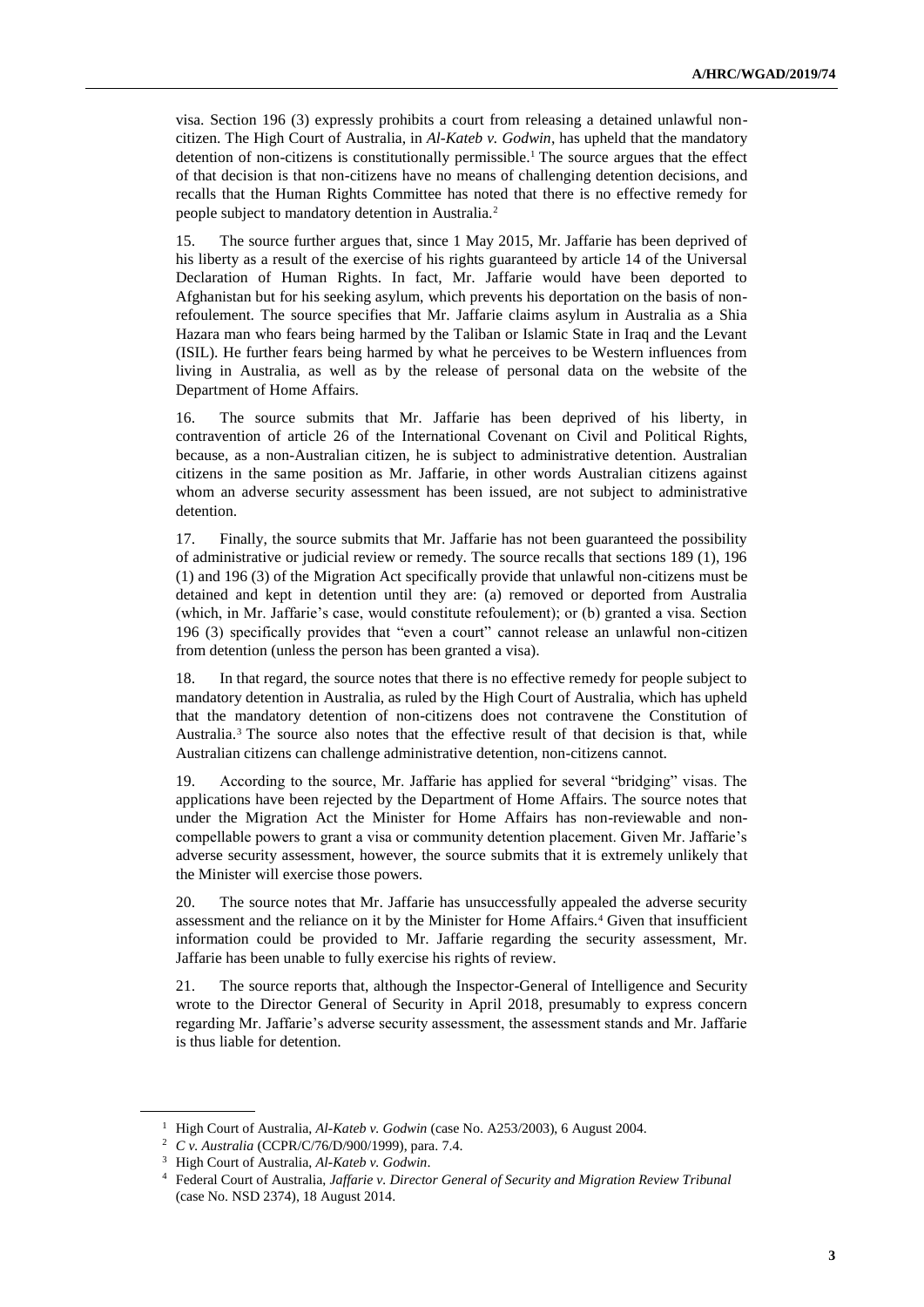#### *Response from the Government*

22. On 19 July 2019 the Working Group transmitted the allegations from the source to the Government under its regular communications procedure. The Working Group requested the Government to provide, by 17 September 2019, detailed information about the situation of Mr. Jaffarie and to clarify the legal provisions justifying his continued detention, as well as its compatibility with the obligations of Australia under international human rights law, in particular with regard to the treaties ratified by the State. Moreover, the Working Group called upon the Government of Australia to ensure Mr. Jaffarie's physical and mental integrity.

23. On 17 September 2019 the Government of Australia submitted its reply.

24. The Government states that Mr. Jaffarie remains in immigration detention because he is an unlawful non-citizen. On 29 October 2018, Mr. Jaffarie was transferred from Yongah Hill Immigration Detention Centre to Melbourne Immigration Transit Accommodation, where he currently resides. The Government notes that Mr. Jaffarie has been found not to engage the non-refoulement obligations of Australia. It is thus up to Mr. Jaffarie to end his detention by withdrawing the request he made under section 48B of the Migration Act for the Minister for Home Affairs to intervene and lift the bar preventing Mr. Jaffarie from applying for a valid permanent protection visa (subclass 866), thereby facilitating his removal from Australia by the Department of Home Affairs.

25. In this context, the Government recalls that measures exist to ensure that all detained persons understand the reason for their detention and the choices and pathways that may be available to them to resolve their immigration status, including choosing to return to their country of origin or pursuing legal remedies.

26. The Government also recalls the timeline of events relevant to the case, as set out below.

27. The Government explains that, on 15 November 2008, Mr. Jaffarie arrived in Australia holding a partner (provisional) visa (subclass 309). On 17 June 2013, the Australian Security Intelligence Organisation issued an adverse security assessment in relation to Mr. Jaffarie, having found him to be, directly or indirectly, a risk to security within the meaning of section 4 of the Australian Security Intelligence Organisation Act 1979.

28. On 19 June 2013, Mr. Jaffarie's partner (provisional) visa was cancelled under section 116 of the Migration Act. Mr. Jaffarie was detained as an unlawful non-citizen under section 189 (1) and transferred to Villawood Immigration Detention Centre.

29. On 21 June 2013, Mr. Jaffarie sought a review of the merits of the cancellation decision. On 19 July 2013, the Migration Review Tribunal found that his application for review did not meet the statutory time frames and that the Tribunal did not therefore have jurisdiction to undertake the review.

30. On 25 June 2013, Mr. Jaffarie's application for a partner (migrant) visa (subclass 100) was refused, as he did not hold a partner (provisional) visa at the time of the decision. On 26 August 2013, the Migration Review Tribunal affirmed that refusal. On 1 July 2013, Mr. Jaffarie lodged an application for a bridging visa E, which was refused on 26 September 2013 (sect. 501 of the Migration Act).

31. On 10 October 2013, Mr. Jaffarie sought judicial review by the High Court of Australia of the adverse security assessment, during which the decision to refuse the application for the bridging visa E was discussed.

32. On 21 November 2013, the High Court remitted that part of the matter to the Federal Court that related to the decision to refuse the application for the bridging visa E.

33. On 8 September 2014, the Federal Court dismissed the matter. On 15 September 2014, Mr. Jaffarie made an application for special leave to appeal to the High Court the judgment of the Federal Court. On 13 February 2015, the High Court refused the special leave application. On 4 March 2015, the High Court dismissed the remainder of the matter still before it.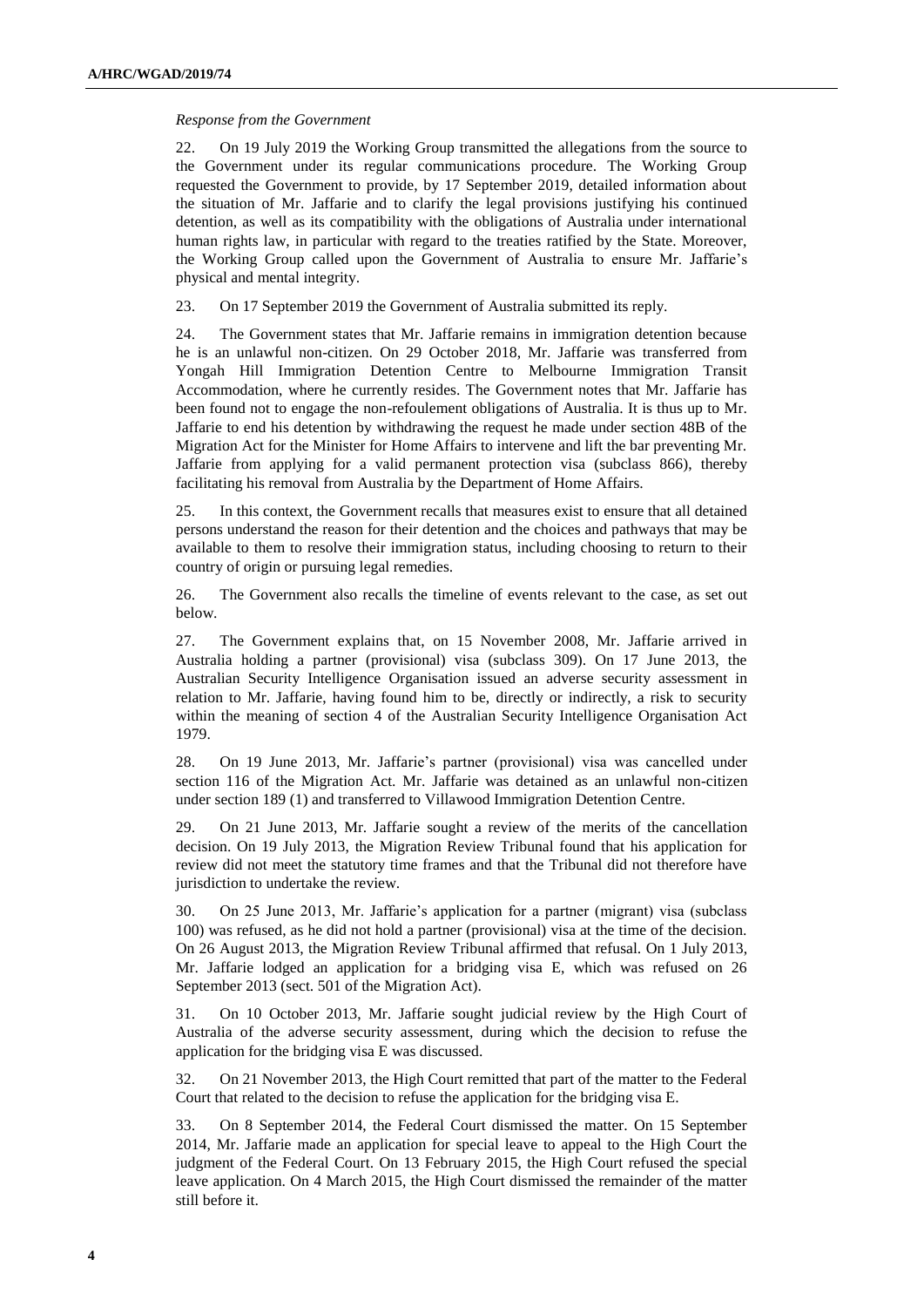34. On 28 April 2015, Mr. Jaffarie lodged an application for a permanent protection visa (subclass 866). On 15 June 2016, Mr. Jaffarie was found not to engage the protection obligations of Australia and, for this reason, the application was refused.

35. On 27 June 2016, Mr. Jaffarie applied for the merits of the decision to refuse his application to be reviewed by the Administrative Appeals Tribunal; the Tribunal affirmed the refusal decision on 22 September 2016. Mr. Jaffarie applied for judicial review of the Tribunal's decision on 27 October 2016; that application was dismissed by the Federal Circuit Court on 10 March 2017. Mr. Jaffarie lodged an appeal to a full Federal Court on 27 March 2017, which was dismissed on 16 October 2018.

36. On 15 March 2017, following Mr. Jaffarie's involvement in an incident while in detention, he was charged by the New South Wales police with one count of affray. On 7 February 2018, Mr. Jaffarie pleaded guilty to the charge and received a two-year good behaviour bond with no conviction recorded. On 14 February 2018, the criminal justice stay certificate preventing Mr. Jaffarie's removal from Australia was cancelled.

37. On 19 January 2018, Mr. Jaffarie was referred for assessment under section 197 AB of the Migration Act, which provides that the Minister for Home Affairs may determine that a person is to reside at a specified place rather than being held in a detention centre (known as a residence determination).

38. On 14 February 2018, Mr. Jaffarie was assessed as not meeting the relevant criteria because he is someone against whom the Australian Security Intelligence Organisation has issued an adverse security assessment.

39. On 19 November 2018, Mr. Jaffarie requested that the Minister for Home Affairs exercise his non-compellable power to substitute a Tribunal's decision with a more favourable decision (sect. 417 of the Migration Act).

40. On 20 November 2018, the request was assessed as inappropriate, due to the applicant's receipt of an adverse security assessment. The request was dealt with without referral to the Minister for Home Affairs.

41. On 19 November 2018, Mr. Jaffarie lodged a request for the Minister for Home Affairs to lift the bar and allow him to apply for a permanent protection visa (subclass 866) (sect. 48B of the Migration Act). This request is being considered in the light of the Minister's guidelines.

42. On 14 February 2019, Mr. Jaffarie's case was included in a submission to the former Assistant Minister for Home Affairs on a number of cases involving long-term detention. The submission provided the former Assistant Minister an opportunity to indicate whether she was willing to consider the cases on an individual basis and to transmit them for possible intervention by the Minister for Home Affairs under section 195A of the Migration Act.

43. On 26 February 2019, the former Assistant Minister indicated that Mr. Jaffarie's case should not be referred for possible consideration under section 195A of the Migration Act.

44. In relation to Mr. Jaffarie's physical and psychological well-being, the Government reports that his health and welfare are continually managed and monitored by International Health and Medical Services. Mr. Jaffarie has received extensive and ongoing care and advice from clinicians in response to reported incidents. He has had access to a range of physical and psychological health-care services and made use of them as required.

45. The Government turns to the source's assertion that Mr. Jaffarie fears persecution by the Taliban or ISIL as he is a Shia Hazara man and that Mr. Jaffarie also fears being harmed by what he perceives to be Western influences from living in Australia and by the release of personal data on the website of the Department of Home Affairs. While acknowledging the subjective fear of persecution that Mr. Jaffarie may continue to have, the Government notes that the person who refused to grant Mr. Jaffarie a permanent protection visa on 15 June 2015 had found no indication that the Taliban would actively pursue Mr. Jaffarie for seeking asylum in Australia.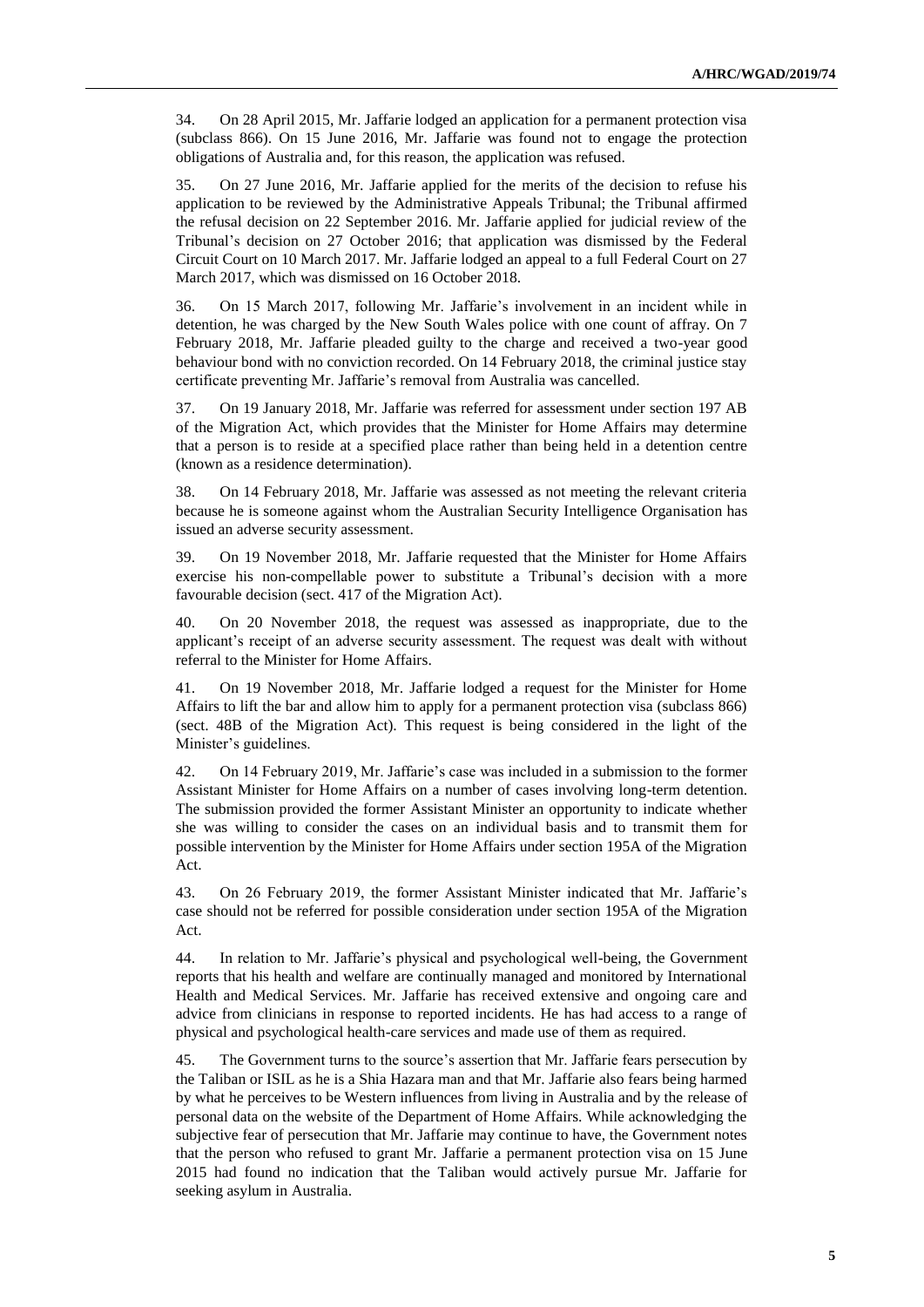46. The Government adds that in February 2014 a routine report released on the website of the Department of Home Affairs unintentionally enabled access to some personal information about people who were in immigration detention in Australia on 31 January 2014. That information was accessible online for only a short period of time before it was removed from the website. When reviewing Mr. Jaffarie's application for a permanent protection visa on 22 September 2016, the Administrative Appeals Tribunal found that there was no evidence to suggest that any information related to Mr. Jaffarie's claims for protection had been published or accessed by anyone. Furthermore, even if the Tribunal were to accept that the publication of Mr. Jaffarie's personal information had somehow identified him as having sought protection in Australia, it was not satisfied that returned asylum seekers were targeted by the Taliban for seeking protection in Australia.

47. In reference to the source's claim that Mr. Jaffarie's adverse security assessment stands despite the Inspector-General of Intelligence and Security having written to the Director General of Security, the Government recalls that, as previously noted, the courts have upheld the assessment of the Australian Security Intelligence Organisation. The role of the Inspector-General is to assist Ministers in overseeing and reviewing the legality and propriety of the activities of the Australian intelligence agencies, the effectiveness and appropriateness of the activities of those agencies relating to the legality or propriety of their activities and to ensure that these activities are conducted in a way that is consistent with human rights. While the outcomes of many inquiries appear in annual reports, the inquiries of the Inspector-General are conducted in private and much of the information involved remains classified and cannot be released publically.

48. The Government recalls the legal and policy framework and refers to section 501 of the Migration Act. It also recalls that its universal visa system requires all non-citizens to hold a valid visa in order to enter or remain in Australia. The Australian mandatory detention framework provides that unlawful non-citizens must be detained until they are removed from Australia (as soon as reasonably practicable) or until they are granted a visa. Individuals who have exhausted all avenues to remain in Australia must depart. Unlawful non-citizens who do not depart voluntarily may be detained and may be involuntarily removed from Australia, in which case removal would not breach the country's nonrefoulement obligations.

49. The Government's position is that the immigration detention of an individual on the basis that they are an unlawful non-citizen is not arbitrary per se under international law. However, continuing detention may become arbitrary after a certain period of time if it continues without proper justification. In instances of continuing detention, the determining factor is not the length of the detention but whether the grounds for the detention are justifiable. Detention in an immigration detention centre is a last resort for the management of unlawful non-citizens. As Mr. Jaffarie has been issued an adverse security assessment, he is not eligible for community placement under current Government policy. He has been assessed to be a risk to the Australian community and so remains in detention.

50. The Government also recalls that detention imposed while the Government is assessing an unlawful non-citizen under the Migration Act is administrative in nature, not punitive. The Government is committed to ensuring that all people in immigration detention are treated in a manner consistent with the international legal obligations of Australia.

51. With regard to review mechanisms, the Government recalls section 486N of the Migration Act, pursuant to which the Commonwealth Ombudsman is provided with a report relating to the circumstances of every person who has been in administrative immigration detention for more than two years, and every six months thereafter. The Ombudsman is required to provide the Minister for Home Affairs with an assessment of the appropriateness of the arrangements for the detention of such persons. On 19 June 2019, a (72-month) report was submitted by the Department of Home Affairs to the Commonwealth Ombudsman in relation to Mr. Jaffarie's ongoing detention.

52. The Government adds that it holds regular consultations with stakeholders to review Mr. Jaffarie's placement. Mr. Jaffarie's detention has been reviewed 69 times by the Case Management and Detention Review Committee of the Department of Home Affairs. The most recent review was conducted on 14 August 2019. Detention review managers ensure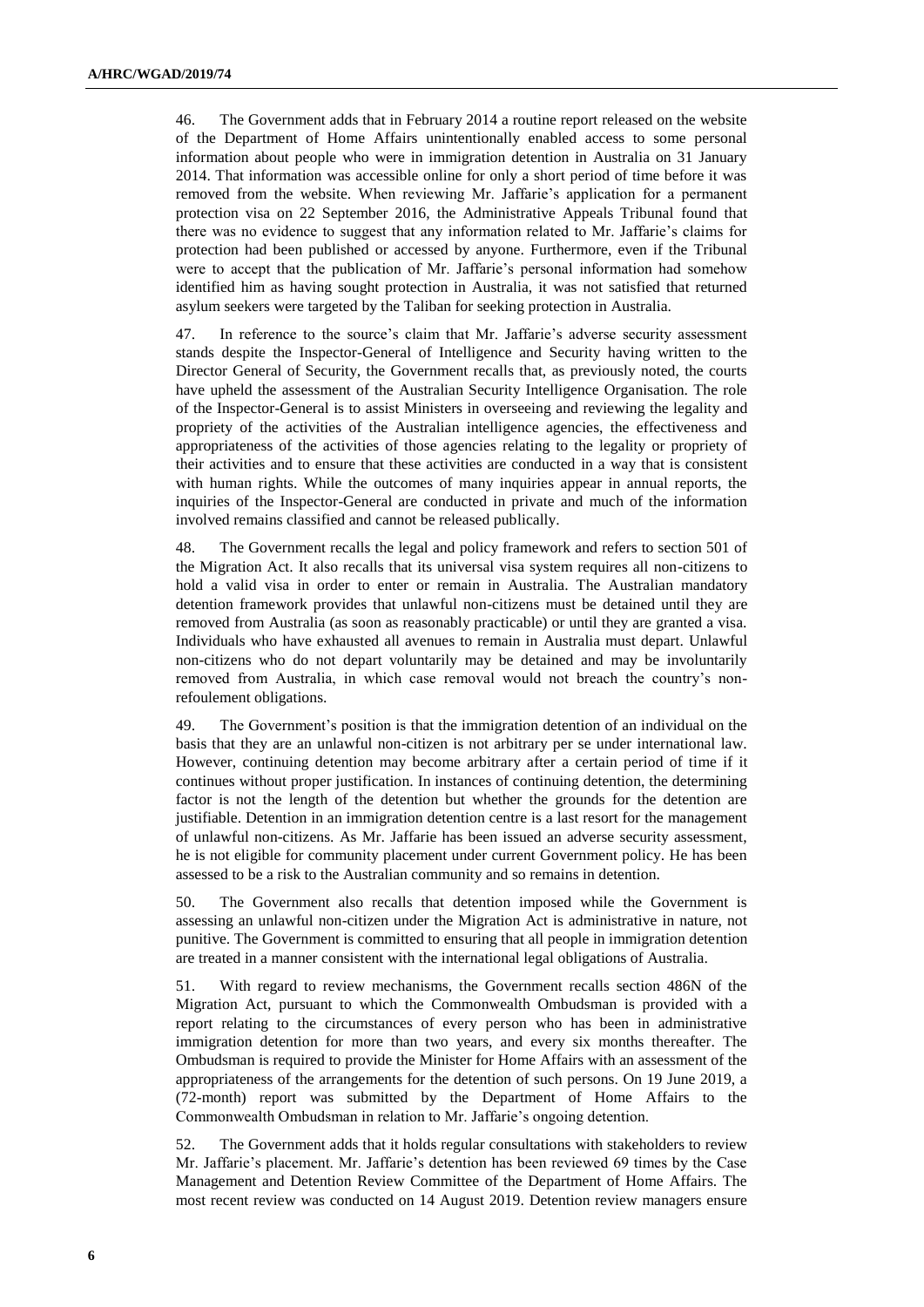the lawfulness and reasonableness of each detention by reviewing all detention-related decisions. Detention review committees meet monthly to review all cases in detention to ensure the ongoing lawfulness and reasonableness of the decision to detain a person, taking into account all the circumstances of the case, including adherence to legal obligations. These periodic reviews take into account any changes in the detainee's circumstances that may have an impact on immigration pathways, including those related to return to the country of origin and removal, to ensure the continued lawfulness of detention and that alternative placement options have been duly considered. Each review to date has found that Mr. Jaffarie's detention continues to be appropriate and his current placement to be suitable.

53. Therefore, the Government argues that persons in immigration detention can seek judicial review of the lawfulness of their detention before the Federal Court or the High Court of Australia. The Government refers to paragraph 75 (v) of the Constitution of Australia and the Judiciary Act 1901 (Commonwealth), noting that these provisions constitute the legal mechanism through which non-citizens may challenge the lawfulness of their detention.

54. The Government disagrees with the source's claim that, as a result of the decision of the High Court in *Al-Kateb v. Godwin*, non-citizens have no means of challenging administrative detention decisions. In *Al-Kateb v. Godwin* the High Court held that the provisions of the Migration Act requiring the detention of non-citizens until they are removed or granted a visa, even if removal is not reasonably practicable in the foreseeable future, are lawful. The right to seek a remedy against an officer of the Commonwealth under the Constitution is still available to non-citizens. Therefore, the Government argues that the decision in *Al-Kateb v. Godwin* does not alter non-citizens' ability to challenge the lawfulness of their detention under Australian law. Furthermore, non-citizens are also able to challenge the lawfulness of their detention through actions such as habeas corpus.

55. Moreover, the Government argues that Mr. Jaffarie is detained, as required by section 189 of the Migration Act, because he is an unlawful non-citizen. He is being detained as a result of the implementation of the domestic laws of Australia, not as a consequence of seeking protection under the country's international obligations, as the source claims by stating that Mr. Jaffarie has been deprived of his liberty as a result of the exercise of his rights guaranteed by article 14 of the Universal Declaration of Human Rights.

56. With regard to the source's claim that Mr. Jaffarie has been deprived of his liberty in contravention of article 26 of the Covenant, the Government submits that the object of the Migration Act is to regulate, in the national interest, the coming into and presence in Australia of non-citizens. In that sense, the purpose of the Migration Act is to differentiate on the basis of nationality between non-citizens and citizens. The Government refers to the Human Rights Committee's general comment No. 15 (1986) on the position of aliens under the Covenant, arguing that it is a matter for the Government to determine who may enter its territory and under what conditions. Thus, to the extent that citizens and non-citizens are treated differently, in that Australian citizens are not subject to immigration detention, the Government's view is that such differential treatment is based on reasonable and objective criteria for a legitimate purpose and therefore does not amount to a violation of the Covenant.

#### *Additional comments from the source*

57. The reply of the Government was transmitted to the source on 18 September 2019. The source submitted additional comments on 20 September 2019.

58. The source contests the Government's claim that Mr. Jaffarie is perpetuating his own detention and that his request under section 48B of the Migration Act to the Minister for Home Affairs is preventing his removal from Australia. To the contrary, such a request does not prevent the Government from removing Mr. Jaffarie to Afghanistan. Mr. Jaffarie made the request under section 48B because the circumstances in Afghanistan had changed in such a way as to allow the possibility that his refugee status would be recognized if his application for a permanent protection visa were to be assessed now. The source argues that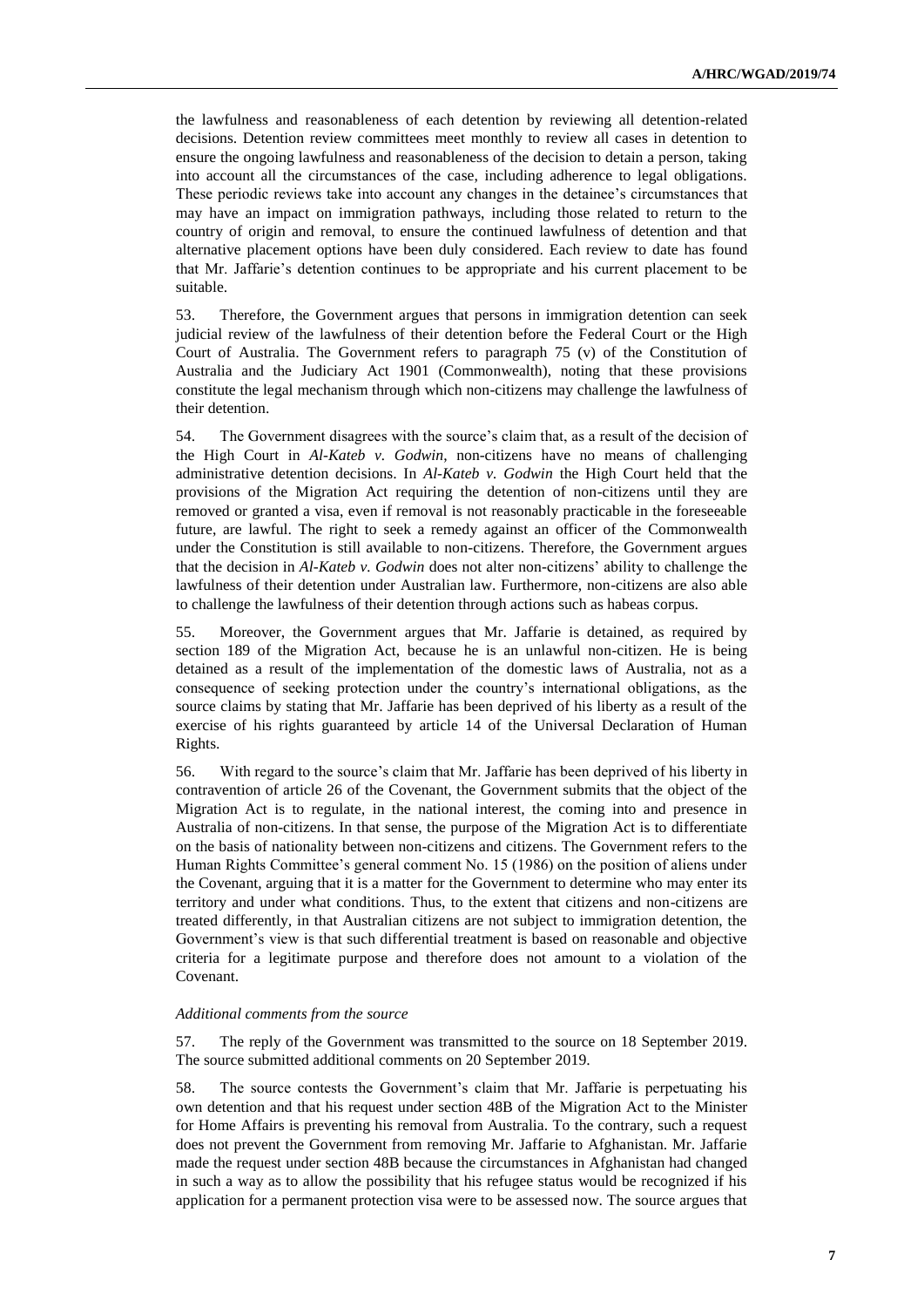the statutory duty of the Department of Home Affairs under the Migration Act to remove Mr. Jaffarie remains regardless of the involvement of Mr. Jaffarie.

59. The source states that the Government sets out the inflexible application of policies and guidelines relating to persons subject to an adverse security assessment. According to the source, no person with such an assessment has been referred for or released as a result of a ministerial intervention regarding the granting of a visa or a community detention placement.

60. With regard to the Government's statement that "detention in an immigration detention centre is a last resort for the management of unlawful non-citizens", the source reports that, quite to the contrary, detention is the first resort for unlawful non-citizens: under section 189 of the Migration Act, unlawful non-citizens must be detained.

61. Furthermore, the source notes that the various situations in which detainees can challenge their detention, as described by the Government, do not currently apply to Mr. Jaffarie, to whom those options are not available. The source underscores that Mr. Jaffarie's detention is currently lawful under Australian law and his arbitrary open-ended detention is authorized by Australian law (both legislation and case law).

62. The source contests the Government's discussion on the detention review mechanisms. As previously noted, those mechanisms operate within the legal framework of Australia, which permits arbitrary detention. They also operate within a set of referral criteria that Mr. Jaffarie is extremely unlikely to meet given his adverse security assessment.

#### **Discussion**

63. The Working Group thanks the source and the Government for their submissions and appreciates the cooperation and engagement of both parties in the present matter. The source has argued that the detention of Mr. Jaffarie is arbitrary without invoking any of the categories employed by the Working Group. The Government denies that the detention of Mr. Jaffarie is arbitrary.

64. The Working Group observes that it is not contested that Mr. Jaffarie entered Australia legally on a spousal visa sponsored by his wife on 15 November 2008. It is also not disputed that a security assessment on Mr. Jaffarie was carried out at the time. However, it was some five years later, on 17 June 2013, that an adverse security assessment was issued against him. The Working Group accepts that it is possible that someone who has initially passed the requisite security assessment may later fail to pass it, for reasons linked to the behaviour of the individual and to changes in circumstances.

65. In the present case, however, the result of the adverse security assessment in relation to Mr. Jaffarie on 17 June 2013 was the cancellation of his visa on 19 June 2013 and his detention as an illegal non-citizen on the same date. The Working Group observes that this is not contested by the parties, which means that the detention of Mr. Jaffarie has taken place due to his migratory status. First and foremost, it falls upon the Working Group to examine whether the detention of Mr. Jaffarie falls under category IV, in other words whether Mr. Jaffarie is being subjected to prolonged administrative custody without the possibility of administrative or judicial review or remedy.

66. The Working Group recalls that, according to the United Nations Basic Principles and Guidelines on Remedies and Procedures on the Right of Anyone Deprived of Their Liberty to Bring Proceedings Before a Court, the right to challenge the lawfulness of detention before a court is a self-standing human right, which is essential to preserve legality in a democratic society.<sup>5</sup> That right, which in fact constitutes a peremptory norm of international law, applies to all forms of arbitrary deprivation of liberty<sup>6</sup> and applies to all situations of deprivation of liberty, including not only to detention for purposes of criminal proceedings but also to situations of detention under administrative and other fields of law,

<sup>5</sup> A/HRC/30/37, paras. 2–3.

<sup>6</sup> Ibid., para. 11.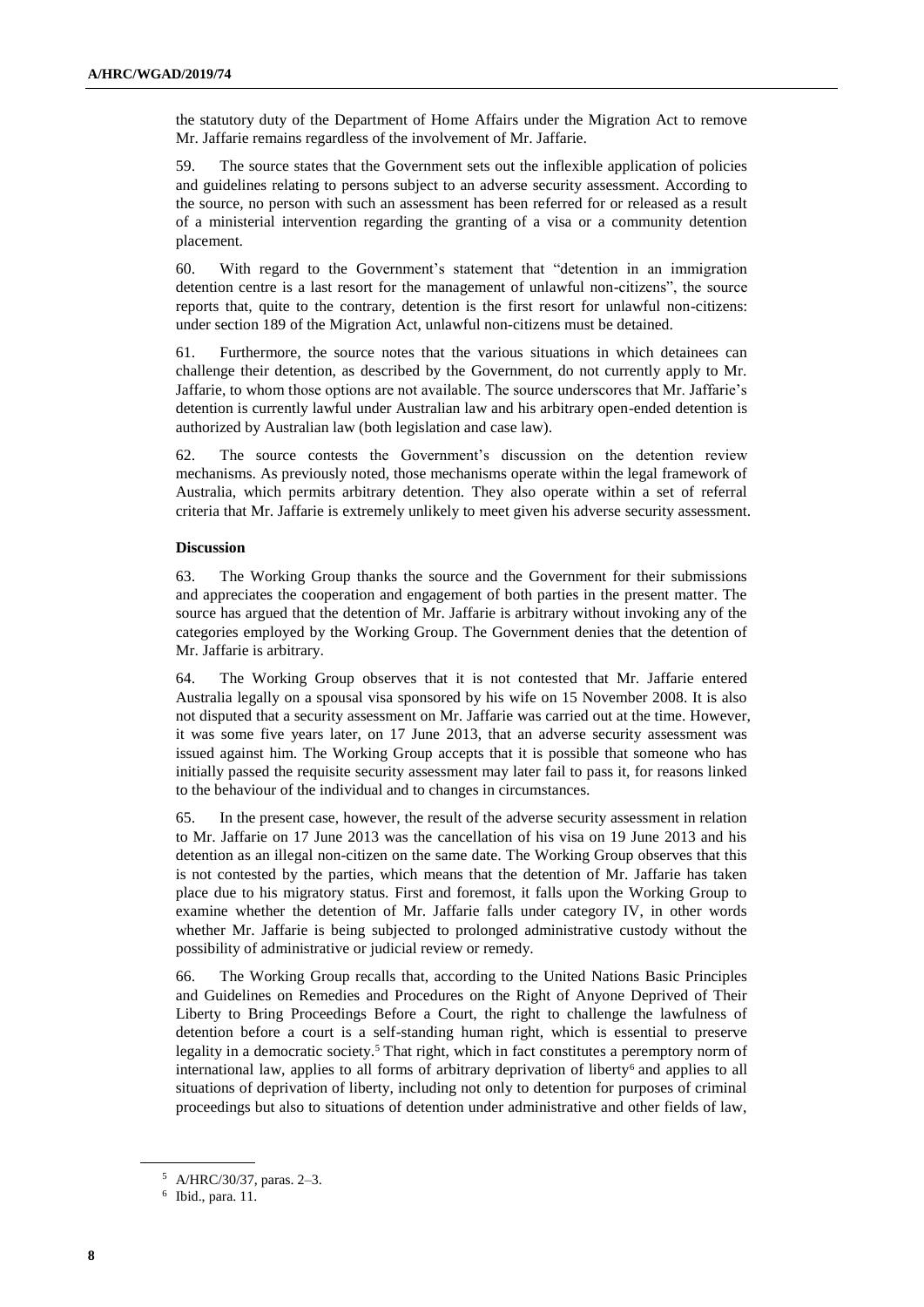including migration detention.<sup>7</sup> Moreover, it applies irrespective of the place of detention or the legal terminology used in the legislation, and any form of deprivation of liberty on any ground must be subject to effective oversight and control by the judiciary.<sup>8</sup>

67. The Working Group underscores that, although the Government argues that the detention of Mr. Jaffarie has been reviewed some 69 times by the Case Management and Detention Review Committee, the Committee is not a judicial body as required by article 9 (4) of the Covenant.<sup>9</sup> The Working Group observes the repeated failure on behalf of the Government to explain how the reviews carried out by the Committee satisfy the guarantees encapsulated in the right to challenge the legality of detention enshrined in article 9 of the Covenant.<sup>10</sup> The Working Group therefore finds that Mr. Jaffarie's right to challenge the legality of his detention before a judicial body, the right enshrined in article 9 (4) of the Covenant, has been violated. In making this finding, the Working Group also recalls the numerous findings by the Human Rights Committee where the application of mandatory immigration detention in Australia and the impossibility of challenging such detention has been found to be in breach of article 9 of the Covenant.<sup>11</sup>

68. Moreover, the Working Group observes that the detention of Mr. Jaffarie appears to be indefinite. He has been in detention since 19 June 2013, a lengthy period of over six years, and the Working Group is mindful that the Government in its response has failed to give any indication as to when this detention might come to an end or indeed what steps it is taking or intends to take to bring it to an end.

69. In that connection, the Working Group addresses the argument presented by the Government that the length of detention is not a determining factor and that the continuing detention in the context of migration is lawful under international law as long as the grounds for detention are justifiable. This is a plain misinterpretation of the applicable international human rights law. The Working Group must once again underscore that the indefinite detention of individuals in the course of migration proceedings cannot be justified and is arbitrary,<sup>12</sup> which is why the Working Group has required that a maximum period for the detention in the course of migration proceedings must be set by legislation and that, once the period for detention set by law has expired, the detained person must be automatically released. <sup>13</sup> The Working Group therefore rejects the Government's submission that the length of detention in itself is not a determining factor and that, as long as reasons justifying detention are present, the detention may legally continue. Following the reasoning of the Government would entail accepting that individuals could be caught up in an endless cycle of periodic reviews of their detention without any prospect of actual release. This is a situation akin to indefinite detention that cannot be remedied, not even by the most meaningful review of detention on an ongoing basis.<sup>14</sup> As stated in paragraph 27 of its revised deliberation No. 5 on deprivation of liberty of migrants:

There may be instances when the obstacle for identifying or removal of persons in an irregular situation from the territory is not attributable to them – including noncooperation of the consular representation of the country of origin, the principle of non-refoulement or the unavailability of means of transportation – thus rendering

 $7$  Ibid., annex, para. 47 (a).

<sup>8</sup> Ibid., annex, para. 47 (b).

<sup>9</sup> See opinions No. 20/2018, para. 61, No. 50/2018, para. 77, No. 74/2018, para. 112, No. 1/2019, para. 80, and No. 2/2019, para. 95.

<sup>10</sup> Ibid.

<sup>11</sup> *C. v. Australia*; *Baban et al. v. Australia* (CCPR/C/78/D/1014/2001), *Shafiq v. Australia*  (CCPR/C/88/D/1324/2004); *Shams et al. v. Australia* (CCPR/C/90/D/1255, 1256, 1259, 1260, 1266, 1268, 1270 and 1288/2004); *Bakhtiyari v. Australia* (CCPR/C/79/D/1069/2002); *D and E and their two children v. Australia* (CCPR/C/87/D/1050/2002); *Nasir v. Australia* (CCPR/C/116/D/2229/2012); and *F.J. et al. v. Australia* (CCPR/C/116/D/2233/2013).

<sup>&</sup>lt;sup>12</sup> Revised deliberation No. 5 on deprivation of liberty of migrants (A/HRC/39/45, annex), para. 18, and opinions No. 42/2017, No. 28/2017 and No. 7/2019. See also A/HRC/13/30, para. 63.

<sup>&</sup>lt;sup>13</sup> Revised deliberation No. 5, para. 17. See also A/HRC/13/30, para. 61, and opinion No. 7/2019.

<sup>14</sup> See opinions No. 1/2019 and No. 7/2019.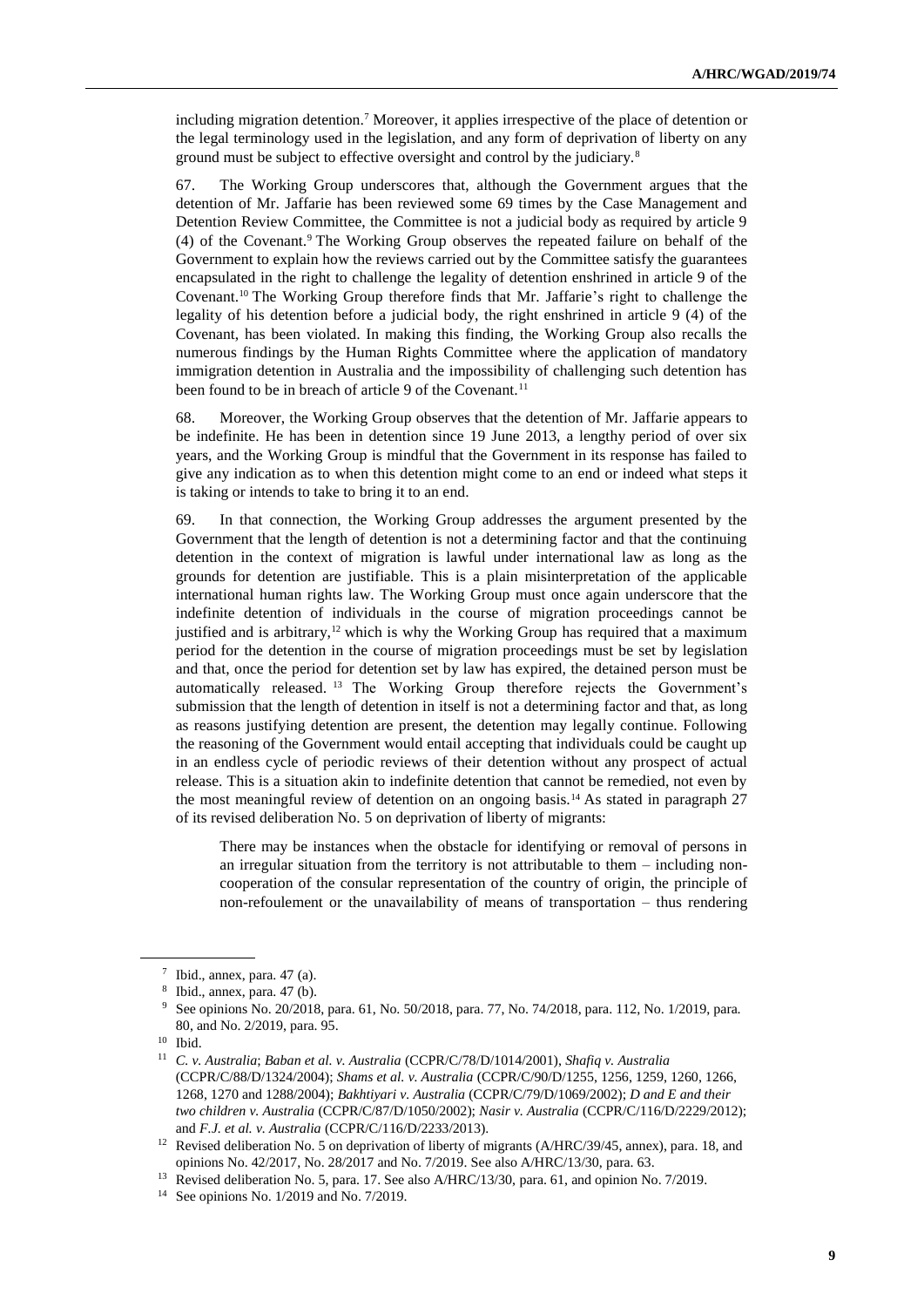expulsion impossible. In such cases, the detainee must be released to avoid potentially indefinite detention from occurring, which would be arbitrary.

70. Therefore, the de facto indefinite detention of Mr. Jaffarie is contrary to the obligations Australia has undertaken under international law and article 9 of the Covenant in particular. The Working Group therefore concludes that Mr. Jaffarie has been denied the right to challenge the continued legality of his detention, in breach of article 9 of the Covenant, and that his detention is therefore arbitrary, falling under category IV.

71. Furthermore, the Working Group notes the argument presented by the source that Mr. Jaffarie, as a non-citizen, appears to be in a different situation from Australian citizens in relation to his ability to effectively challenge the legality of his detention before the domestic courts and tribunals as a result of the decision of the High Court in *Al-Kateb v. Godwin*. According to that decision, while Australian citizens can challenge administrative detention, non-citizens cannot. The Government denies those allegations, arguing that, in the cited case, the High Court held that provisions of the Migration Act requiring the detention of non-citizens until they are removed, deported or granted a visa, even if removal were not reasonably practicable in the foreseeable future, were valid.

72. The Working Group is not convinced by the explanation provided by the Government in relation to the High Court's decision and notes that it is exactly the same explanation that the Government has repeatedly presented to the Working Group and that the Working Group has rejected on numerous occasions.<sup>15</sup> The explanation only confirms that the High Court affirmed the legality of detaining non-citizens until they are removed, deported or granted a visa, even if removal is not reasonably practicable in the foreseeable future.

73. However, the Working Group has repeatedly noted that the Government fails to explain how non-citizens can effectively challenge their continued detention given the decision of the High Court, which is what the Government must do in order to comply with articles 9 and 26 of the Covenant. To this end, the Working Group once again specifically recalls the jurisprudence of the Human Rights Committee, which has examined the implications of the High Court's judgment in *Al-Kateb v. Godwin* and has concluded that the effect of that judgment is such that there is no effective remedy to challenge the legality of continued administrative detention.<sup>16</sup>

74. The Working Group has concurred with the views of the Human Rights Committee on this matter in the past<sup>17</sup> and continues to do so in the present case. The Working Group underscores that this situation is discriminatory and contrary to article 26 of the Covenant. It therefore concludes that the detention of Mr. Jaffarie is arbitrary, falling under category V.

#### *Migration Act 1958*

75. The Working Group observes that the present case is the latest in a number of cases that have come before the Working Group since 2017, all on the same issue, namely the mandatory immigration detention in Australia in application of the Migration Act 1958.<sup>18</sup> Under the Act, unlawful non-citizens must be detained and kept in immigration detention until they are removed from Australia or granted a visa. In addition, section 196 (3) of the Act provides that "to avoid doubt, subsection (1) prevents the release, even by a court, of an unlawful non-citizen from detention (otherwise than as referred to in paragraph (1) (a), (aa)

<sup>15</sup> See opinions No. 21/2018, para. 79, No. 50/2018, para. 81, No. 74/2018, para. 117, No. 1/2019, para. 88, and 2/2019, para. 98.

<sup>16</sup> See *C. v. Australia*; *Baban et al. v. Australia* (CCPR/C/78/D/1014/2001); *Shafiq v. Australia*  (CCPR/C/88/D/1324/2004); *Shams et al. v. Australia* (CCPR/C/90/D/1255, 1256, 1259, 1260, 1266, 1268, 1270 and 1288/2004); *Bakhtiyari v. Australia* (CCPR/C/79/D/1069/2002); *D and E and their two children v. Australia* (CCPR/C/87/D/1050/2002); *Nasir v. Australia* (CCPR/C/116/D/2229/2012); and *F.J. et al. v. Australia* (CCPR/C/116/D/2233/2013) and *F.J. et al. v. Australia*, para. 9.3.

<sup>17</sup> See opinions No. 28/2017, No. 42/2017, No. 71/2017, No. 20/2018, No. 21/2018, No. 50/2018, No. 74/2018, No. 1/2019 and No. 2/2019.

<sup>18</sup> Ibid.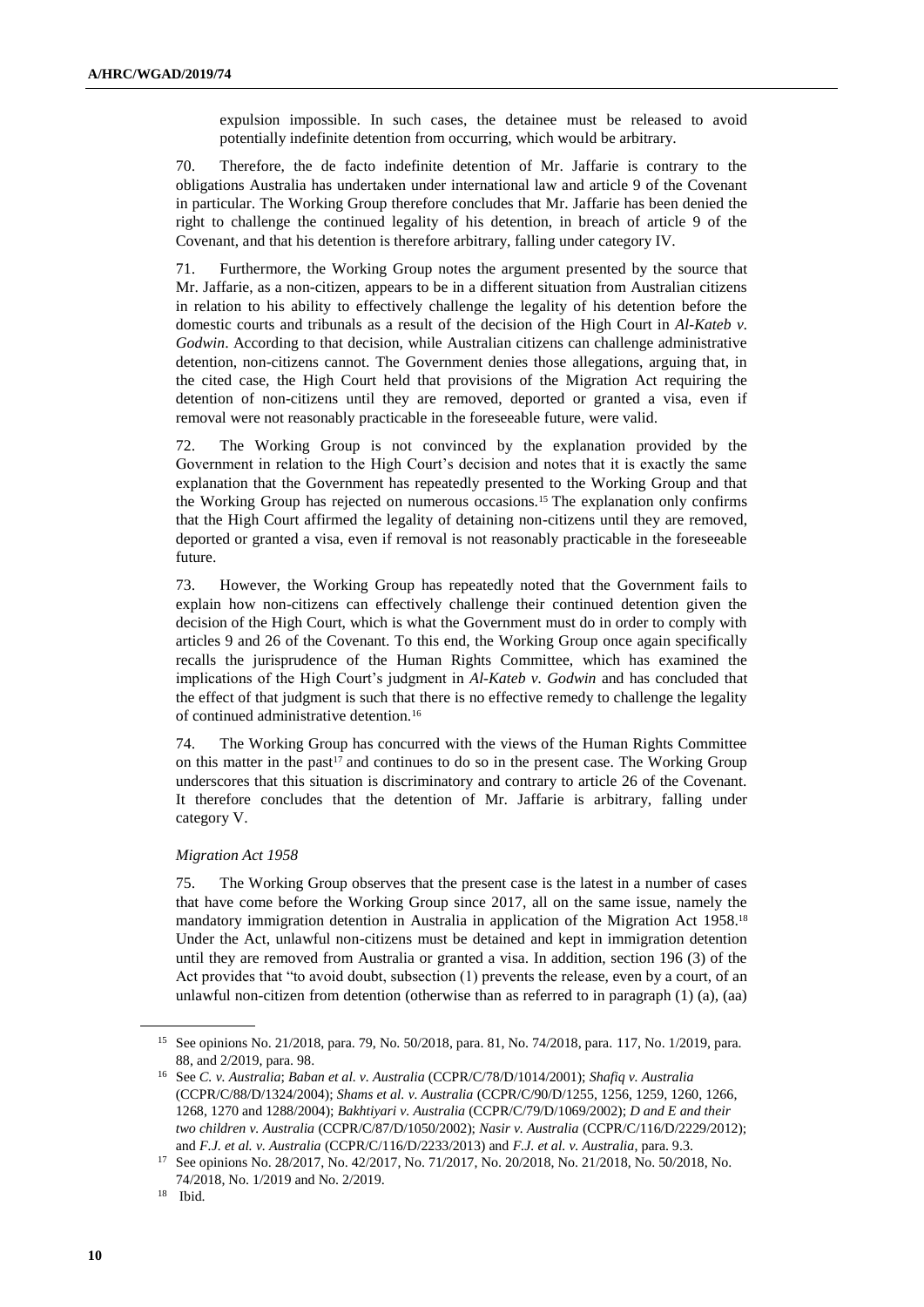or (b)) unless the non-citizen has been granted a visa". As such, providing there is some sort of process relating to the granting of a visa, or removal (even if the removal is not reasonably practicable in the foreseeable future), the detention of an unlawful non-citizen is permitted under Australian law.

76. The Working Group reiterates that seeking asylum is not a criminal act; on the contrary, seeking asylum is a universal human right enshrined in article 14 of the Universal Declaration of Human Rights and the 1951 Convention relating to the Status of Refugees and its 1967 Protocol. <sup>19</sup> The Working Group notes that these instruments constitute international legal obligations undertaken by Australia and stresses the undoubtedly legally binding nature of the 1951 Convention and its 1967 Protocol in relation to Australia.

77. The Working Group must once again underscore that deprivation of liberty in the immigration context must be a measure of last resort and that alternatives to detention must be sought in order to meet the requirement of proportionality.<sup>20</sup> Moreover, as the Human Rights Committee has argued in paragraph 18 of its general comment No. 35 (2014) on liberty and security of person:

Asylum seekers who unlawfully enter a State party's territory may be detained for a brief initial period in order to document their entry, record their claims and determine their identity if it is in doubt. To detain them further while their claims are being resolved would be arbitrary in the absence of particular reasons specific to the individual, such as an individualized likelihood of absconding, a danger of crimes against others or a risk of acts against national security.

78. The provisions of the Migration Act appear to be contrary to these requirements of international law since its sections 189 (1) and 189 (3) provide for the de facto mandatory detention of all unlawful non-citizens unless they are removed from the country or granted a visa. Furthermore, the Working Group observes that the Act does not reflect the principle of exceptionality of detention in the context of migration as recognized in international law; nor does it provide for alternatives to detention to meet the requirement of proportionality.<sup>21</sup>

79. The Working Group notes the rising number of cases emanating from Australia concerning the implementation of the Migration Act that are being brought to its attention. The Working Group is concerned that in all these cases the Government has argued that the detention is lawful because it follows the stipulations of the Act. The Working Group outlines that such an argument can never be accepted as legitimate in international law. The fact that a State is following its own domestic legislation does not in itself mean that the legislation conforms with the obligations that the State has undertaken under international law. In other words, no State can legitimately avoid its obligations arising from international law by hiding behind its domestic laws and regulations.

80. The Working Group stresses that it is the duty of the Government to bring its national legislation, including the Migration Act, into line with its obligations under international law. Since 2017, the Government has been consistently and repeatedly reminded of these obligations by numerous international human rights bodies, including the Human Rights Committee,<sup>22</sup> the Committee on Economic, Social and Cultural Rights,<sup>23</sup> the Committee on the Elimination of All Forms of Discrimination against Women, <sup>24</sup> the Committee on the Elimination of All Forms of Racial Discrimination, <sup>25</sup> the Special Rapporteur on the human rights of migrants<sup>26</sup> and the Working Group.<sup>27</sup> The Working Group is concerned that the unison voice of these independent, international human rights

<sup>&</sup>lt;sup>19</sup> See opinions No. 28/2017, No. 42/2017 and No. 50/2018. See also revised deliberation No. 5, para. 9.

<sup>20</sup> A/HRC/10/21, para. 67. See also revised deliberation No. 5, paras. 12 and 16.

<sup>21</sup> Ibid.

<sup>22</sup> CCPR/C/AUS/CO/6, paras. 33–38.

<sup>23</sup> E/C.12/AUS/CO/5, paras. 17–18.

<sup>24</sup> CEDAW/C/AUS/CO/8, para. 53.

<sup>25</sup> CERD/C/AUS/CO/18-20, paras. 29–33.

<sup>26</sup> A/HRC/35/25/Add.3.

<sup>27</sup> See opinions No. 50/2018, paras. 86–89, No. 74/2018, paras. 99–103, No. 1/2019, paras. 92–97 and No. 2/2019, paras. 115–117.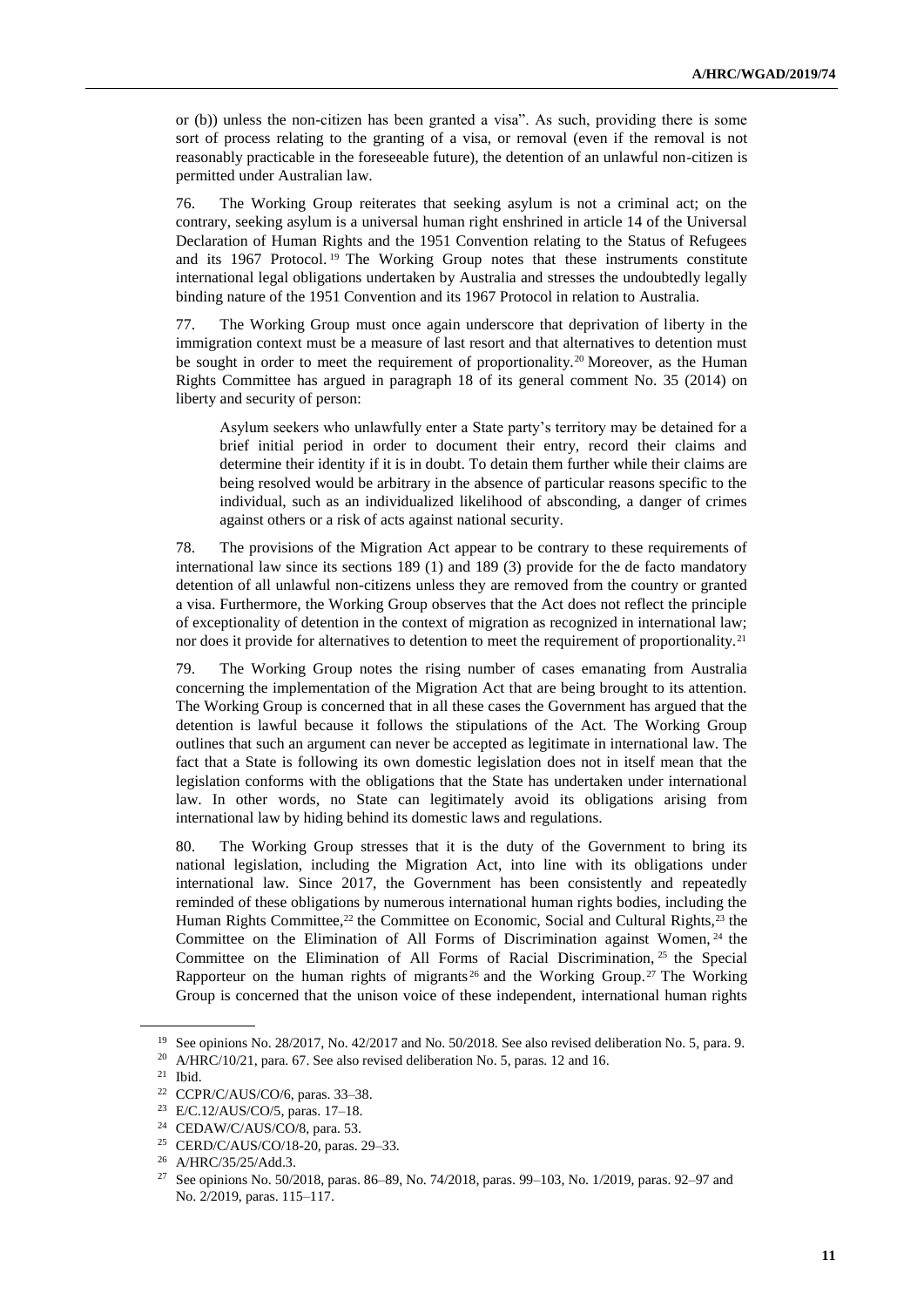mechanisms would be disregarded and calls upon the Government to urgently review its legislation in the light of its obligations under international law without delay.

81. The Working Group welcomes the invitation made on 27 March 2019 by the Government for the Working Group to conduct a visit to Australia in 2020. The Working Group looks forward to this opportunity to engage with the Government constructively and to offer its assistance in addressing its serious concerns relating to instances of arbitrary deprivation of liberty.

#### **Disposition**

82. In the light of the foregoing, the Working Group renders the following opinion:

The deprivation of liberty of Sayed Akbar Jaffarie, being in contravention of articles 2, 3, 7, 8 and 9 of the Universal Declaration of Human Rights and of articles 2, 9 and 26 of the International Covenant on Civil and Political Rights, is arbitrary and falls within categories IV and V.

83. The Working Group requests the Government of Australia to take the steps necessary to remedy the situation of Mr. Jaffarie without delay and bring it into conformity with the relevant international norms, including those set out in the Universal Declaration of Human Rights and the International Covenant on Civil and Political Rights.

84. The Working Group considers that, taking into account all the circumstances of the case, the appropriate remedy would be to release Mr. Jaffarie immediately and accord him an enforceable right to compensation and other reparations, in accordance with international law.

85. The Working Group urges the Government to ensure a full and independent investigation of the circumstances surrounding the arbitrary deprivation of liberty of Mr. Jaffarie and to take appropriate measures against those responsible for the violation of his rights.

86. The Working Group requests the Government to bring its laws, particularly the Migration Act 1958, into conformity with the recommendations made in the present opinion and with the international law commitments made by Australia.

87. In accordance with paragraph 33 (a) of its methods of work, the Working Group refers the present case to the Special Rapporteur on the human rights of migrants, for appropriate action.

88. The Working Group requests the Government to disseminate the present opinion through all available means and as widely as possible.

#### **Follow-up procedure**

89. In accordance with paragraph 20 of its methods of work, the Working Group requests the source and the Government to provide it with information on action taken in follow-up to the recommendations made in the present opinion, including:

- (a) Whether Mr. Jaffarie has been released and, if so, on what date;
- (b) Whether compensation or other reparations have been made to Mr. Jaffarie;

(c) Whether an investigation has been conducted into the violation of Mr. Jaffarie's rights and, if so, the outcome of the investigation;

(d) Whether any legislative amendments or changes in practice have been made to harmonize the laws and practices of Australia with its international obligations in line with the present opinion;

(e) Whether any other action has been taken to implement the present opinion.

90. The Government is invited to inform the Working Group of any difficulties it may have encountered in implementing the recommendations made in the present opinion and whether further technical assistance is required.